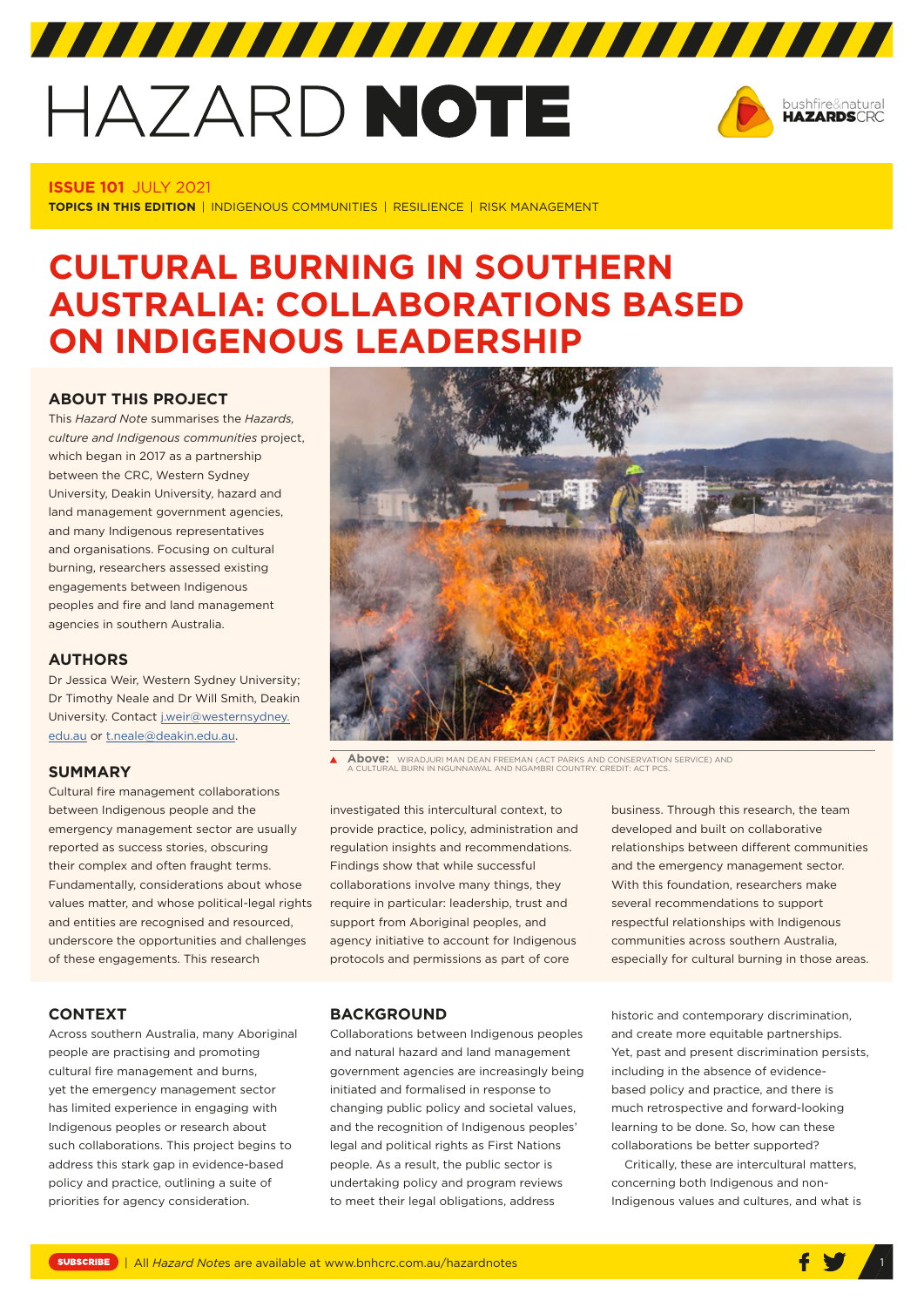

# **ABORIGINAL, INDIGENOUS OR FIRST NATION?**

**Aboriginal people/s** describes the Indigenous people that the researchers collaborated with in southern Australia, with 'peoples' referencing their political forms and societies, while 'people' refers specifically to individuals. **Indigenous people/s** refers to Aboriginal and Torres Strait Islander people/s more broadly. **First Nation/s and First People/s** are also used to identify specific political-legal forms and societies.

considered possible and appropriate from different viewpoints. These matters also go to the heart of understanding how the public sector sits in relation to Indigenous peoples. As First Nations, Indigenous peoples have their own territories, societies, laws and cultures, and are not just another interest group or stakeholder. Lastly, as an Indigenous activity, cultural burning requires Indigenous leadership.

# **BUSHFIRE AND NATURAL HAZARDS CRC RESEARCH**

The focus of this research was to understand beneficial and respectful collaborations, through qualitative tools of inquiry, interpretation and argument, so as to track and analyse how social, cultural, political and legal matters are navigated and addressed.

Research methods centred on forming partnerships with key Indigenous and non-Indigenous practitioners and adjusting research activities in response to end-user priorities and interim research findings. Cultural burning dominated as a sector priority and, later, the focus included policy and practice issues raised by the 2019-20 Black Summer bushfires.

Significantly, researchers formally established Indigenous people outside of the sector as end-users within the project plan. This follows the ethical standards set by Indigenous research institutions and others and aligns with the approach taken by the CRC's Indigenous research projects in northern Australia. This structural inclusion provided clear guidance on how to be responsive to Indigenous peoples' priorities in research methods and outcomes, which was particularly important given the lack of Indigenous people working within the sector and universities, and because the project co-leaders were non-Indigenous.

Specific research activities included:

- an international literature review, as the national literature was sparse
- cultural burning case studies on Dja Dja Wurrung Country in Victoria, and on Ngambri and Ngunnawal Country in the ACT, including participant observations and semi-structured interviews
- interviews with practitioners across southern Australia
- co-presenting and co-authoring with cultural burning practitioners which enabled more opportunities to elicit research data.

This research builds on earlier CRC research from the same team about the need for qualitative evidence expressed by bushfire and flood risk mitigation practitioners. Quantitative approaches have provided valuable support to the emergency management sector, but this sector is now gradually also working with qualitative expertise to understand societal priorities about what is at risk and what should be done about it, as these are also always political decisions that practitioners must make and defend.

# **RESEARCH FINDINGS**

Indigenous peoples' leadership has much to offer sector policies of resilience and shared responsibility, however, this research has shown that the government and research institutions should not ask Indigenous people, who live with two centuries of colonisation and discrimination, 'How can your knowledge improve our resilience?' Instead, they should ask 'How can we support Indigenous peoples and their engagements with natural hazard management as part of their and our resilience?'

This research found that substantial sector leadership and investment is required to support cultural burning and other collaborations with Indigenous peoples, because of the lack of current sector and research expertise, as well as the complicated nature of these matters. Researchers found that when the sector does not account for Indigenous protocols and permissions across policy and practice, this produces barriers to collaboration because it:

- consolidates suspicion amongst Aboriginal people about public sector intentions
- compromises the role of Aboriginal staff recruited to act as intercultural conduits
- often results in Aboriginal people being perceived as delaying an activity, thereby entrenching racist attitudes about Aboriginal people as difficult
- continues to undermine Aboriginal peoples' self-determination, rights and relationships with Country and each other
- works against government policy to take partnership approaches.

Notably, the Federation of Australia and its public sector was not established to support Indigenous peoples' governance and land management. Instead, it relied on the assumed erasure of these policies and territories.

Research participants reminded researchers that conducting a cultural burn in and of itself is not necessarily a good outcome. The value of a cultural burn is dependent on the meaningful involvement of First Peoples.

Key findings are organised under the following six themes:

**Context familiarity:** There needs to be a rapid growth in sector capacity in understanding the context itself, including the legal landscape, agency responsibilities, histories and geographies of discrimination, and that cultural burning is a socio-cultural, political-legal matter and not simply about new hazard reduction techniques. **Trust and partnerships:** With Indigenous leadership, the sector needs to develop specific policies and programs that demonstrably grow opportunities for Indigenous engagement and partnership so as to address the challenges of the current operating context. These challenges include a lack of trust, bureaucratic constraints, tokenism, racism, and a lack of resources and appropriate funding models.

**Centring Country and First Peoples:**

If emerging collaborations are to be sustainable, Aboriginal people need to be centred in the process on meaningful terms, not just invited to be included. Researchers suggest that this involves:

- supporting Aboriginal peoples' governance organisations to lead, partner and participate
- ensuring that Aboriginal staff are present across all levels of agency decision-making
- building capacity in sector understandings about Country and about principles of nondiscrimination, as a required expertise for all public servants at all levels
- supporting knowledge exchange and networking for Aboriginal and non-Indigenous practitioners to learn about working together and to mentor each other.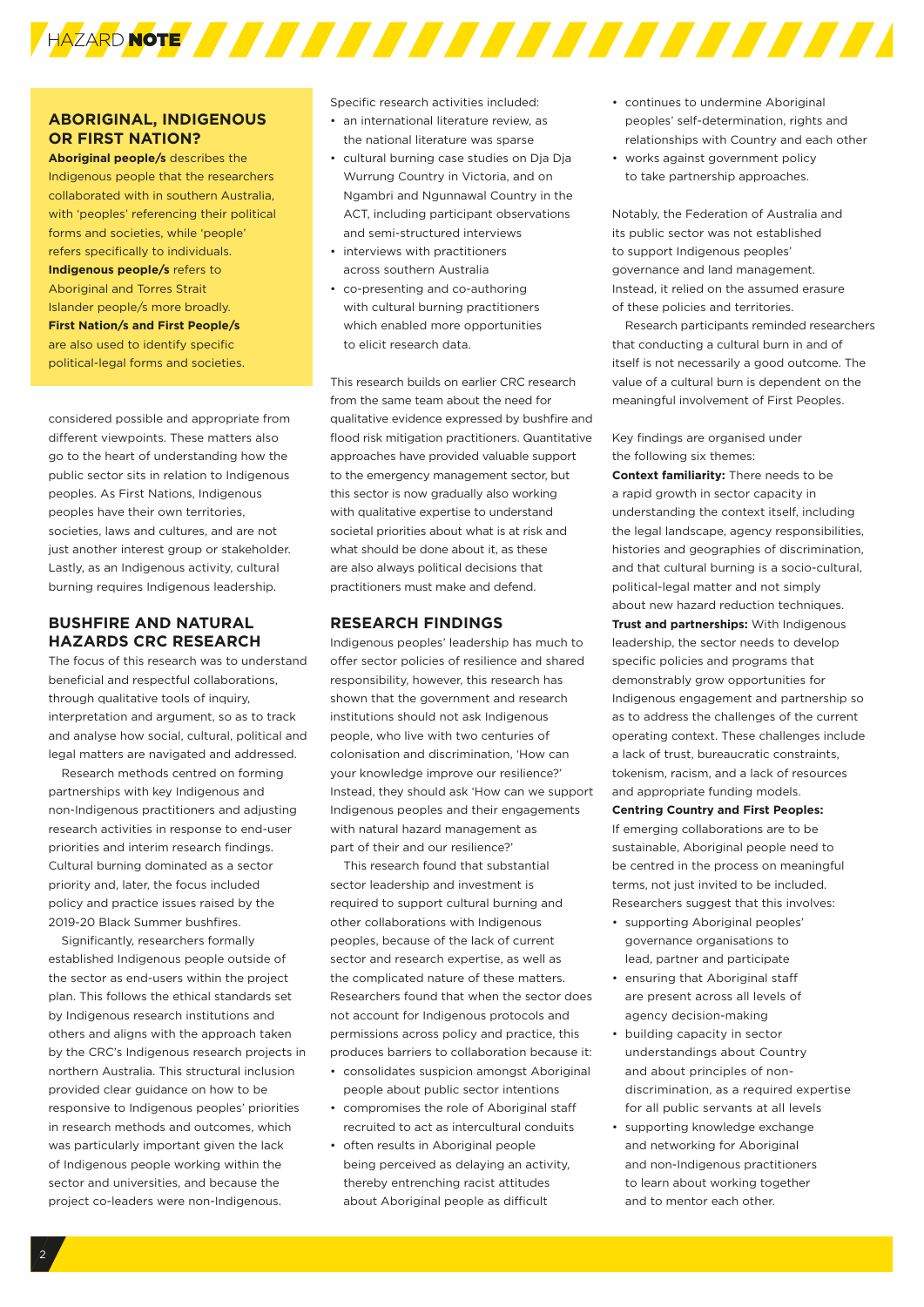

*"…you get a lot of the long-term firefighters or people who've been on the ground and doing this for quite a few years. Some of them just have the wrong understanding, y'know. Being Aboriginal people there is a feeling that we get handed a lot of stuff without doing the hard yards. But with this sort of stuff there's a role for everyone in fire in Australia – how big the land is, how much we've got here – so people can contribute regardless of how long they've been around, and we're not here to take other peoples' roles and livelihoods. We're here to make the Country healthy."* **ACT/NSW Aboriginal fire practitioner, interviewed by Dr Will Smith**

*"Yeah, well, there wasn't much engaging before, but I think it's improving through having conversations with guys, but the best place for the conversation is out on Country when we're doing burns. So, when we burn, we invite some [rural fire service] members to come along and when we're in that space, we can really have a meaningful conversation and attitudes change."* **ACT/NSW Aboriginal fire practitioner, interviewed by Dr Will Smith**

**Administration and regulation:** There is a clear need for more culturally appropriate and equitable regulatory, training and qualification regimes for bushfire management, including:

- changes to bushfire codes of practice to enable more Aboriginal community members to participate and lead cultural burns, including provision for Elders and children
- the re-considering of agency job design, levels, reporting and paperwork arrangements to support and recompense the cultural authority brought into the public sector by Aboriginal people
- embedding policy support for the sector to take partnership approaches to Aboriginal communities
- ensuring that current training for all personnel is culturally appropriate to Aboriginal participants, centres Aboriginal educators, and builds awareness of Aboriginal peoples' rights and inherited fire responsibilities with Country
- examining the fit with southern Australia of the current funding schemes devised for central and northern Australia.



**Above:** A DJANDAK WI CULTURAL BURN AT QUAMBATOOK, VICTORIA. PHOTO: MICK BOURKE, DJA DJA WURRUNG/YORTA YORTA FIRE PRACTITIONER.

**Expert evidence and erasure:** Academic and government research has failed, almost without exception, to consider Aboriginal peoples' experiences with natural hazards in southern Australia. Specific and appropriate funding streams are needed to address this absence, whereby Indigenous peoples' priorities and rights are not even seen by the majority of practitioners and researchers. **Accounting and reporting:** The lack of sector accounting and reporting reduces sector transparency, accountability and coordination. In response, researchers suggest that agency annual reports should include specific information about staff, targets, plans, policies, budgets, contracts, research, training, partnerships and advisory boards in relation to Aboriginal and First Nations people. This would help increase transparency about engagements.

# **HOW IS THE RESEARCH BEING USED?**

Notably and of immediate benefit, researchers established a network of practitioners across southern Australia, within which relatively isolated people began working together to support cultural burns. These practitioners became known to each other, effectively gaining a new mentoring group.

Researchers also prioritised a cultural burning knowledge exchange visit between eastern and western Australia, facilitated by Ngadju Conservation Aboriginal Corporation in southern Western Australia, responding to end-user requests to extend the original

focus to all of southern Australia. The value of this trip, which saw a contingent from south east Australia travel across southern WA, was immediately apparent given the different policy and practice norms in south east Australia, which have moved away from requiring native title or lands rights as a precursor to government agencies undertaking collaborative land management with Aboriginal people.

As end-users had little or no previous research support for this work, researchers prioritised two industry reports for early circulation. Researchers also provided expertise throughout the project, on request (for example, to the Victorian Traditional Owner Cultural Fire Strategy process), and shared interim research results as they became available, ensuring that the research could be of immediate use. They wrote socio-institutional modules to address priority matters repeatedly raised during the project. These were designed as a '101' introduction about the collaborative context for both Aboriginal people and the emergency management sector. You can find more information about the industry reports and modules in this project's final report (see Further Reading page 4).

During the 2019–20 bushfires, national and international attention focused on Indigenous peoples' fire management. In response, researchers contributed written submissions to the *Royal Commission into National Natural Disaster Arrangements,* the Victorian Government's *Independent Inquiry into the 2019-2020 Victorian Fire Season* and